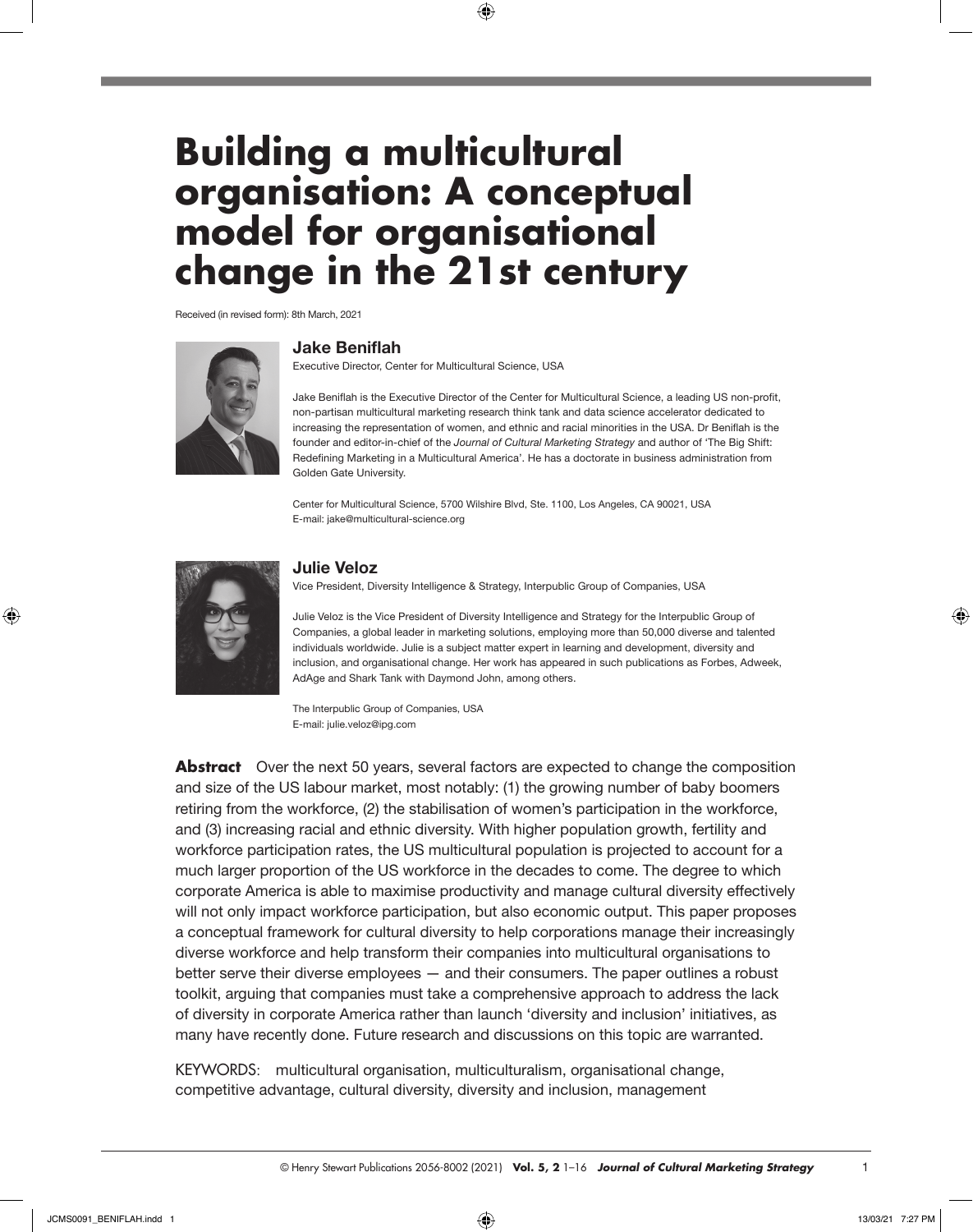# **INTRODUCTION**

Corporate America is currently at a crossroads.1 Companies that value cultural diversity are likely to prosper, while those that choose to ignore it are likely to suffer the consequences.<sup>2</sup> Lessons from previous crises suggest that there is a real risk that today's 'diversity and inclusion' efforts may recede as a strategic priority.3 This may be unintentional, as corporations shift their focus on new and more pressing problems. Others have proposed that the recent interest in diversity and inclusion programmes is short-lived and driven by external social and political pressures.4

This paper argues that companies pulling back on diversity and inclusion are likely to place themselves at a competitive disadvantage.5 Such companies not only risk backlash from customers and employees, but also fail to position themselves for growth in a competitive marketplace. This paper proposes a comprehensive conceptual framework of cultural diversity at the organisational level. The first half of the paper outlines three types of organisations (monolithic, plural and multicultural) that can help senior leadership transform their companies by elevating the value of cultural diversity. The second half of the paper provides a toolkit that can be used to drive organisational change. Simply put, corporate America is currently at an inflection point.<sup>6</sup> What companies do today may determine whether they win or lose in a marketplace that is increasingly becoming multicultural.

### **Types of organisations**

Like other major organisational changes, enhancing organisational capabilities to benefit from a diverse workforce should begin by creating a vision of change.7 The objective of managing work diversity is to create organisations in which members of all sociocultural backgrounds can contribute and achieve their full potential

in order to maximise productivity and drive a competitive advantage. Organisational change can be facilitated by explicitly identifying the characteristics of multicultural organisations.8 In what follows, this paper describes three organisation types: monolithic, plural and multicultural.

### *Monolithic organisation*

⊕

The single most important factor about a monolithic organisation is that it is not culturally integrated, even in the formal structure. The organisation is demographically and culturally homogeneous. Such organisations are characterised by an overwhelming white male majority in the overall employee population, with relatively few white women or racial and ethnic minorities. Monolithic organisations<sup>9</sup> feature extremely high levels of occupational segregation, concentrating women and ethnic and racial minorities in low status jobs. As a result, the representation of people from minority cultural backgrounds is limited in the overall work population as well as in the power structure of the organisation.

The characteristics of a monolithic organisation follow from the relative absence of people from different cultural backgrounds. Hiring decisions in a monolithic organisation exclude people who are demographically different from the majority and the effects of cultural differences on organisational experiences are generally ignored or misunderstood. People from non-majority backgrounds who enter monolithic organisations must adopt existing organisational norms framed by the majority group as a matter of organisational survival. As such, because the organisation has been designed and managed almost exclusively by members of one cultural group, bias unfavourable to persons of other cultural backgrounds is embedded in the practices and policies of that organisation.<sup>10</sup>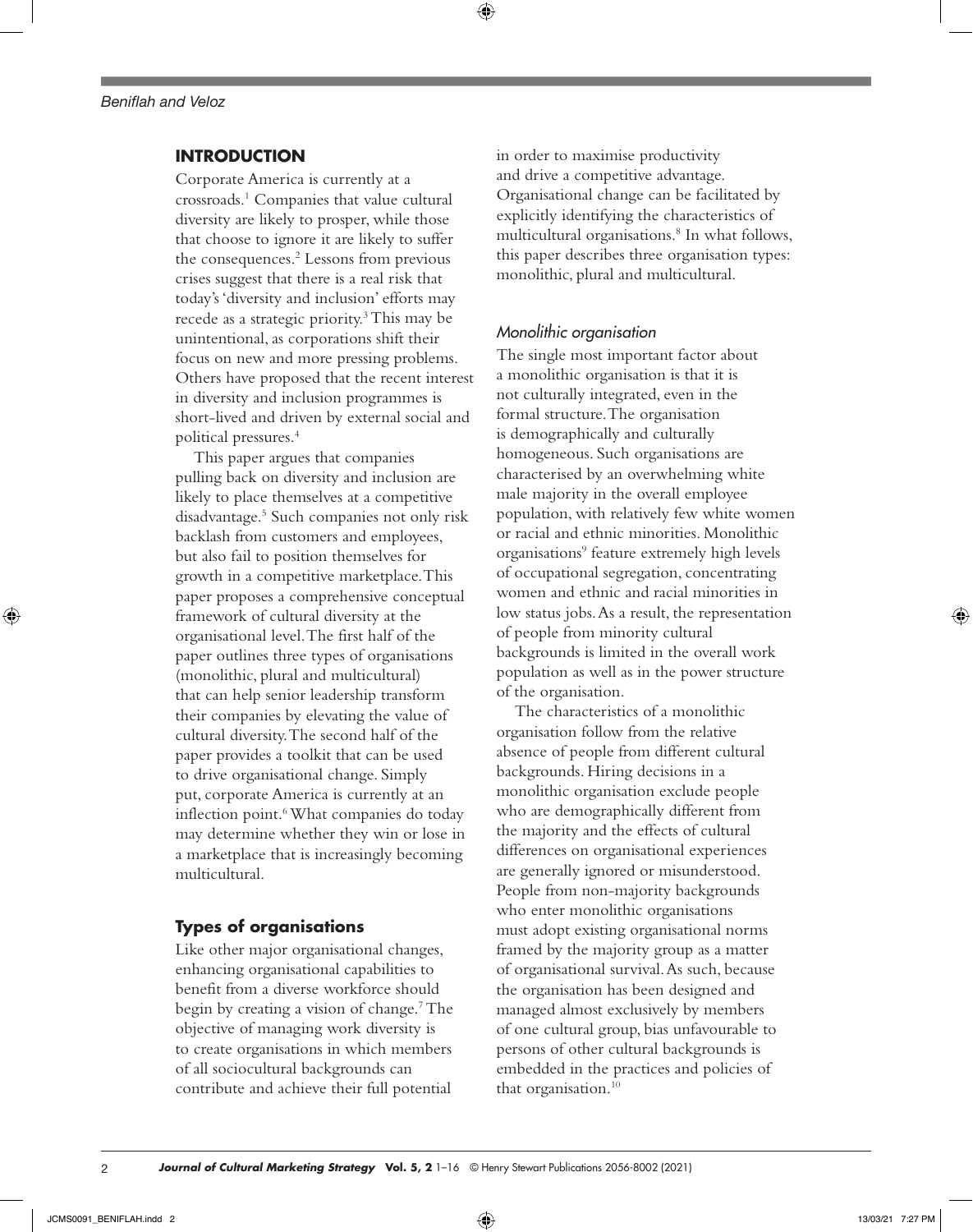#### *Building a multicultural organisation*

One positive note is that intergroup conflict and the other potential drawbacks of diversity are minimised in this type of organisation by virtue of the relative homogeneity of the workforce. It is worth emphasising that the creation of of monolithic organisations is not always deliberate. Some companies exist as a natural consequence of the homogeneity of the membership. Aside from the rather obvious downside implications of the monolithic model in terms of under-utilisation of human resources and social equality, the monolithic organisation is not a realistic option for most large corporations in the 21st century. Monolithic organisations were far more common in the first half of the 20th century prior to the civil rights and feminism movements and the beginnings of changes in workplace demographics. As such, many organisations responded to these societal forces by creating the plural organisation.<sup>11</sup>

## *Plural organisation*

The plural organisation differs from the monolithic organisation in several important respects. It has a more heterogeneous membership than the monolithic organisation and takes steps to be more inclusive and accepting of people from cultural backgrounds that differ from the dominant group. These steps include affirmative action programmes; manager training on equal opportunity issues such as civil rights laws, the Americans with Disabilities Act 1990 and sexual harassment; and audits of compensation systems to prevent discrimination against minority group members. As a result, the plural organisation achieves a much higher level of structural integration and may have a lower incidence of institutionalised bias than the monolithic organisation.

The plural organisation $12$  represents a marked improvement over the monolithic

organisation in managing employees of different cultural backgrounds. Nevertheless, this type of organisation is not multicultural. The problem of skewed representation across functions, organisational levels and work groups — typical in the monolithic organisation — is also present in the plural organisation. The plural organisation features only partial structural integration. In addition, the plural organisation continues the assimilation model to acculturation that is characteristic of the monolithic organisation. As a result, the plural organisation tends to be diverse in terms of this phenotype, but genuine cultural diversity in these organisations may actually be limited. The failure to address cultural aspects of integration is a major shortcoming of the plural organisation, and is a major point distinguishing it from the multicultural organisation. In addition, although the greater structural integration and more tolerant culture of the plural organisation improve opportunities for non-majorities to participate in informal networks within the organisation, full participation is still quite limited. Institutional bias continues to occur in plural organisations.

The plural organisation has been prevalent in the USA since the 1960s and represents large corporations today. These organisations emphasise an affirmative action approach to managing diversity. Since the 1980s, corporations have seen an increased evidence of resentment toward affirmative action among white males. They argue that such policies discriminate against white males, and therefore perpetuate the practice of using group identities such as race and ethnicity, nationality or gender, as a basis for making personnel decisions. They also argue that it is not fair that whites today be disadvantaged to compensate for management errors made in the past. This backlash, coupled with the increased number of women and nonwhite men in organisations, often creates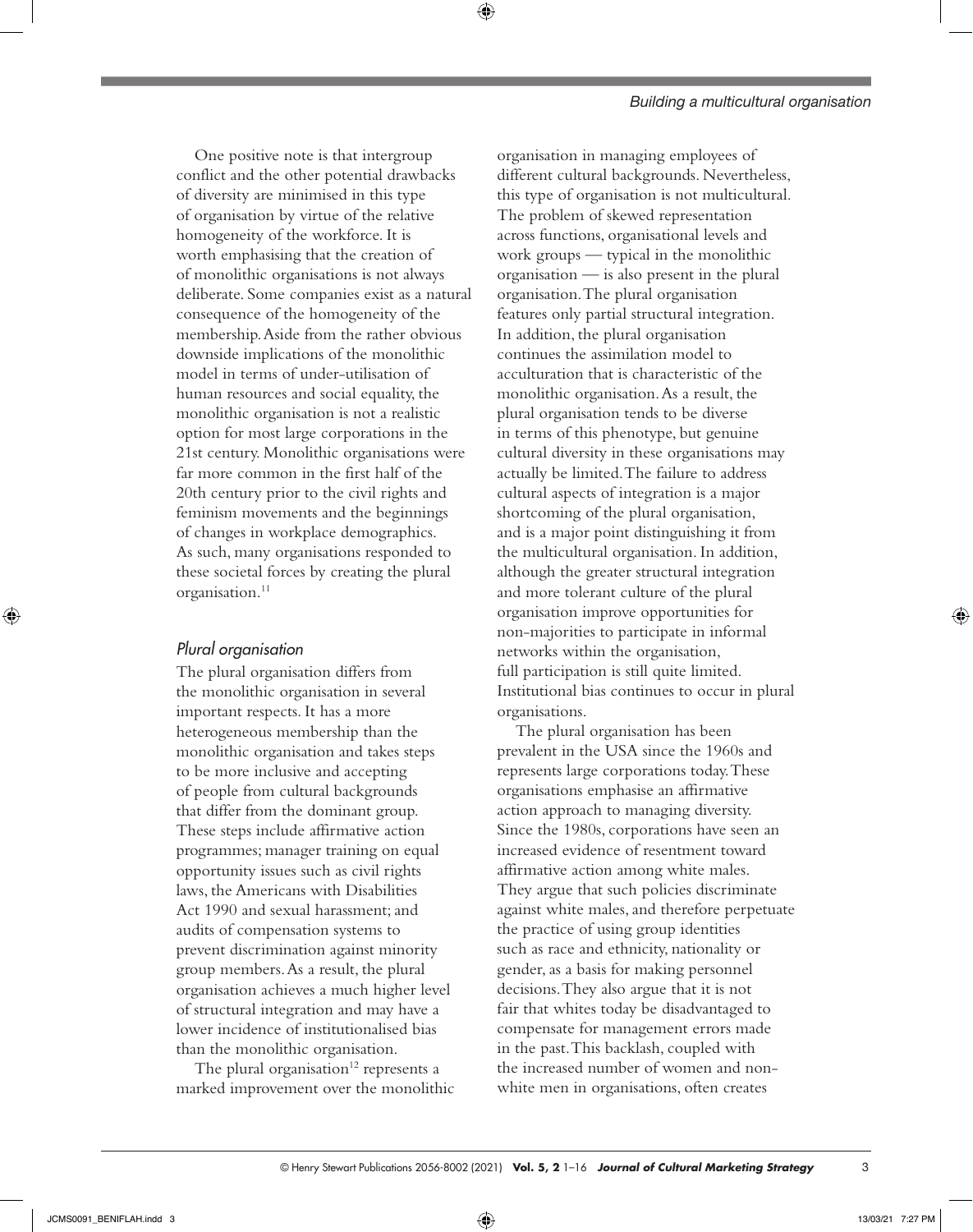increased intergroup conflict in the plural organisation that is present in monolithic companies.

## *Multicultural organisation*

An organisation which simply contains many different cultural groups is considered a plural organisation. A multicultural organisation,<sup>13</sup> however, values diversity and has an understanding of the distinction between tolerating diversity and valuing it. In essence, the multicultural organisation has the following six characteristics: (1) culture that fosters and values cultural differences, (2) pluralism as an acculturation process, (3) full structural integration, (4) full integration of the informal networks, (5) an absence of institutionalised cultural bias in human resource management systems and practices, and (6) a minimum of intergroup conflict due to the proactive management of diversity. While few, if any, organisations have fully achieved these characteristics, they can be utilised to create a more comprehensive vision for organisational change to manage workforce diversity more effectively. Table 1 provides a side-by-side comparison of these six dimensions across the three organisational typologies. The following section outlines a conceptual model toward organisational change.

# **CONCEPTUAL FRAMEWORK A model toward organisational change**

Multicultural organisations have specific characteristics that are different from most traditional organisations.14 Organisations wishing to maximise the potential benefits of diversity and minimise potential drawbacks (ie interpersonal conflict, turnover, work group cohesiveness, and coherent action on major organisational goals) must transform monolithic and plural organisation into multicultural ones. A comprehensive development effort designed to improve organisational capabilities and the management of cultural diversity, and the transformation of traditional organisations into multicultural ones, should contain a number of key dimensions. The following section outlines five dimensions of the proposed change model.

### *Leadership*

⊕

Leadership refers to the need for champions in the cause of diversity who (1) will take strong personal stance on the need for change, (2) model the behaviours required for change, and (3) assist with the work of moving the organisation forward. As with many other major organisation change efforts, the support and genuine commitment of top management are

| <b>Dimension</b>                                                  | <b>Monolithic</b>                              | Plural                            | <b>Multicultural</b>                   |  |
|-------------------------------------------------------------------|------------------------------------------------|-----------------------------------|----------------------------------------|--|
| Culture                                                           | Ignores or actively dis-<br>courages diversity | Ignores or tolerates<br>diversity | Values diversity                       |  |
| <b>Acculturation process</b>                                      | Assimilation                                   | Assimilation                      | Pluralism                              |  |
| Degree of structural integration                                  | Minimal                                        | Partial                           | Full                                   |  |
| Degree of informal integration                                    | Minimal                                        | Limited                           | Full                                   |  |
| Institutional cultural bias in HR<br><b>Ubiquitous</b><br>systems |                                                | Prevalent                         | Minimised or eliminated                |  |
| Intergroup conflict                                               | Minimal due to identity<br>homogeneity         | Significant                       | Minimised by manage-<br>ment attention |  |

| <b>Table 1:</b> Dimensions of three types of organisations |  |  |
|------------------------------------------------------------|--|--|
|------------------------------------------------------------|--|--|

Adapted from: Cox, T. (1993) 'Cultural Diversity in Organisations', Berrett-Koehler Publishers, Inc. San Francisco, CA.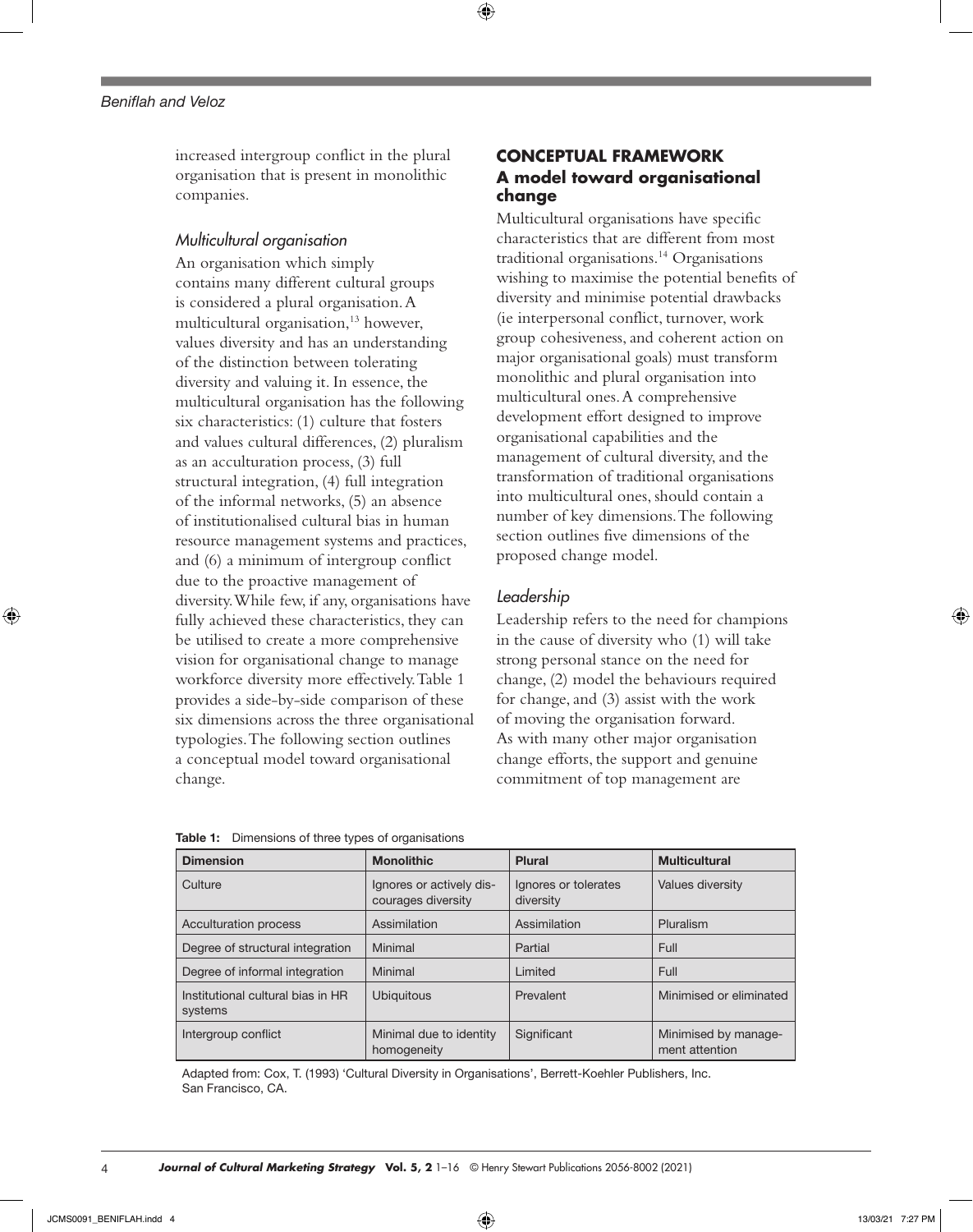critical. This commitment can be reflected in a number of ways: (1) the commitment of resources to the effort, (2) inclusion of managing diversity as a component of the business strategy, (3) a willingness to change corporate-wide human resource management practices, such as performance appraisals and compensation structures, (4) a willingness to keep mental energy and financial support focused on this objective for a period of years, and (5) the establishment of valuing diversity as a core value of the firm that receives the same priority as other core values such as innovation, sustainability and total quality.

It is important to emphasise that top management commitment alone is not enough. Also needed are champions at the lower levels of the organisation. Many organisations are addressing the leadership requirement in part by changes in organisational structure, such as the appointment of full-time directors of diversity or diversity coordinators. The job of champions is to work with other members of the organisation to plan and execute organisational development work on diversity. Frequently, their tasks include working closely with outside consultants, planning training activities, coordinating work across units so that learnings are shared across the organisation, and monitoring progress. The creation of a full-time position may not seem warranted for some companies. For others, it is much needed.

Another issue related to organisational structure is whether or not diversity change work should be combined with work towards equal employment opportunities (EEO). In many companies, executives in diversity work are former EEO officers and the two roles are combined. However, in an increasing number of companies, these tasks are being separated. One reason for this is that executives want to reinforce the message that managing diversity work has broad implications on the organisation and has fundamental differences with the

traditional EEO work.15 The second way that organisations bring leadership to diversity work is through the formation of steering committees and advisory groups. These are normally composed of middle managers from a variety of task functions and are often headed by a senior manager or corporate executive. Although a full-time executive for diversity makes sense for larger organisations, it is important that companies appoint an executive responsible for diversity work in addition to, rather than a substitute for, a broader involvement team such as a diversity task force. This is especially important in the early stages of the work. A major reason for this is that an inter-departmental team helps to gain commitment throughout the organisation where the changes to how people relate on a daily basis must take place.

An additional task of leadership is the development of an explicit strategy for communicating to the organisation about the developmental work on diversity.16 This is needed for several reasons. First, the nature of the work itself deals with sensitive and sometimes emotional issues that are difficult to work on in organisations. How the work is presented to members of the organisation, as a result, becomes more important. It is critical to help them understand what is meant by managing diversity, how this is different from the affirmative action programmes of the past, and to recognise that there are organisational performance implications for having and using cultural diversity in the organisation.<sup>17</sup> A second reason is that many organisations have several other initiatives involving cultural change occurring at the same time; as such, in many organisations there is a concern that managing diversity will be viewed as 'the new flavour of the month',18 and to even elevate diversity and inclusion into the company's corporate values. One way to address this is to integrate diversity work with one or more of the other initiatives across the organisation. It is also clear that managing diversity is also linked to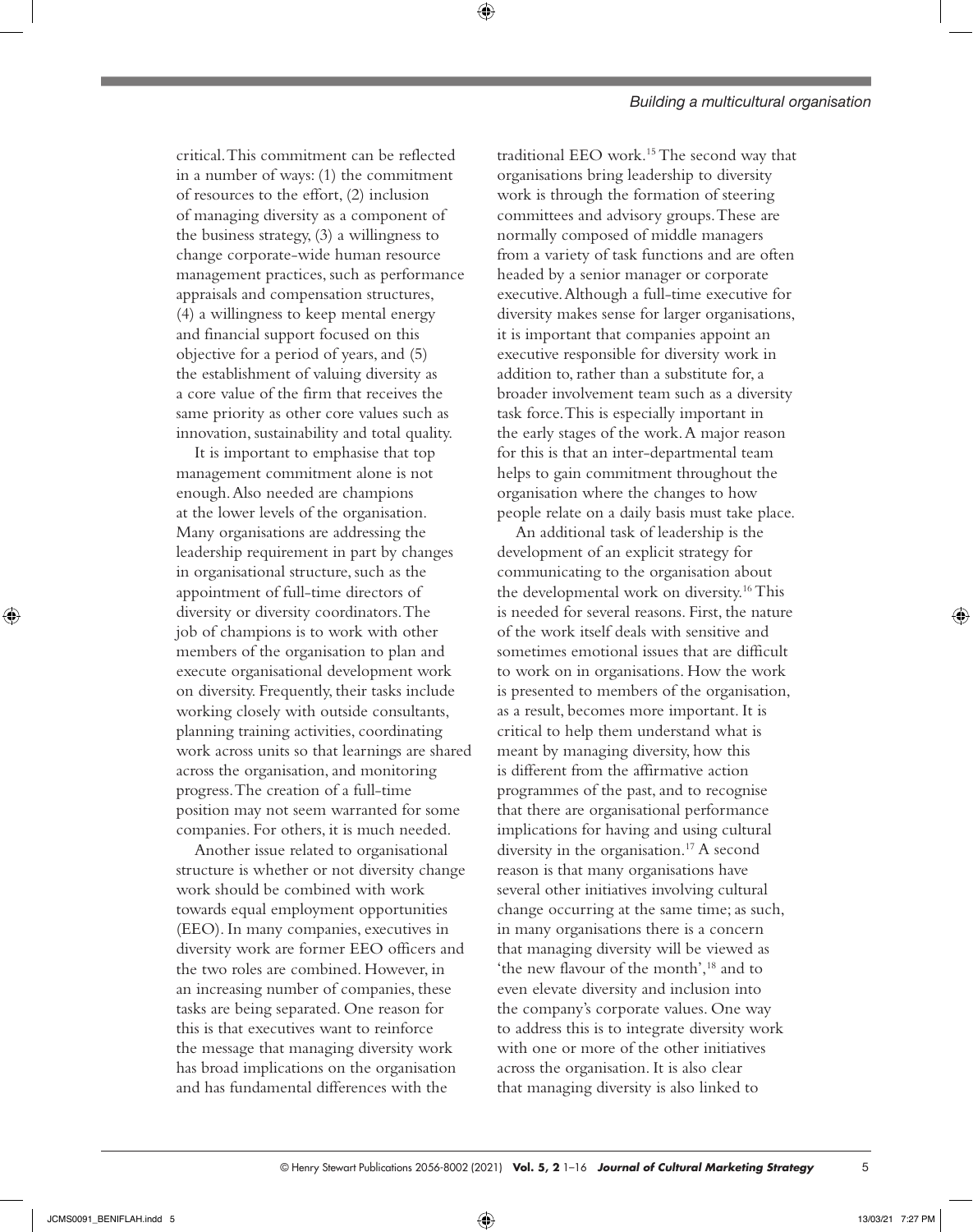cross-functional teams.19 One advantage of this type of integrated approach is that it reinforces the fact that diversity dynamics are an integral part of everyday life in a corporation, and need to be considered in all activities. A downside risk is that diversity work will be lost or watered down.

Another important aspect of the communication strategy is how, when and to whom organisational data collected as part of the developmental process should be communicated across leadership and other levels of the organisation. In this regard, it should be noted that even preliminary interviews that surface issues of diversity are a form of organisational intervention, which may create expectations of feedback on employees. Organisational leaders should therefore think carefully about what kind of feedback is required. Communication is also important to maintain momentum of the work as time goes on. This is particularly noticeable after awareness training has been completed. Some organisations have used company newsletters for this purpose. It is also a good idea to make updates on diversity initiatives a regular part of staff training. Bulletin boards, e-mails and online publications are useful to publish special events such as diversity day celebrations or management achievement awards related to diversity.

# *Research and measurement*

The third dimension is the collection of information about diversity-related issues. Many types of data are needed, including measures of the organisational culture, traditional equal opportunity profile data, analysis of attitudes and perceptions of employees and data highlighting the differential career experiences of members from different cultural groups.

Needless to say, research has several important uses. First, it is often helpful in servicing issues and concerns that may be useful to address in the education process. Secondly, research is needed to identify areas of organisational culture, management practices and interpersonal relations or changes needed and to provide cues as to how to make these changes. Thirdly, research is a means of evaluating the change effort. One aspect of the research programme should be to obtain baseline data on key indicators of the diversity environment that can be updated periodically to assess progress. As with other key business strategies, when measurement is coordinated across the departments of an organisation, there is an opportunity for benchmarking and improved organisational performance.

# *Education*

The most commonly utilised starting point for organisation development work on managing diversity is some type of employee education programme. The education programme begins with a one to three-day workshop focusing on increasing awareness and sensitivity to diversity issues. It is highly desirable for this training to begin with senior managers and then proceed throughout the rest of the organisation. Ideally, all employees should be trained. Most organisations have found it advantageous to have outside trainers assist with the workshops, at least for some initial period of time. However, for economic reasons and in order to build commitment, it is recommended that in-house expertise be developed in completing the training. Most experts on the subject matter are able to provide training designs and trainer workshops to help organisations launch their efforts.

Awareness training for existing employees is only part of the education component of the proposed model. Training must also be built into new hire orientation programmes so that coverage does not include or decline as employee turnover occurs. Advanced training is also essential. This training should focus more on building specific skills and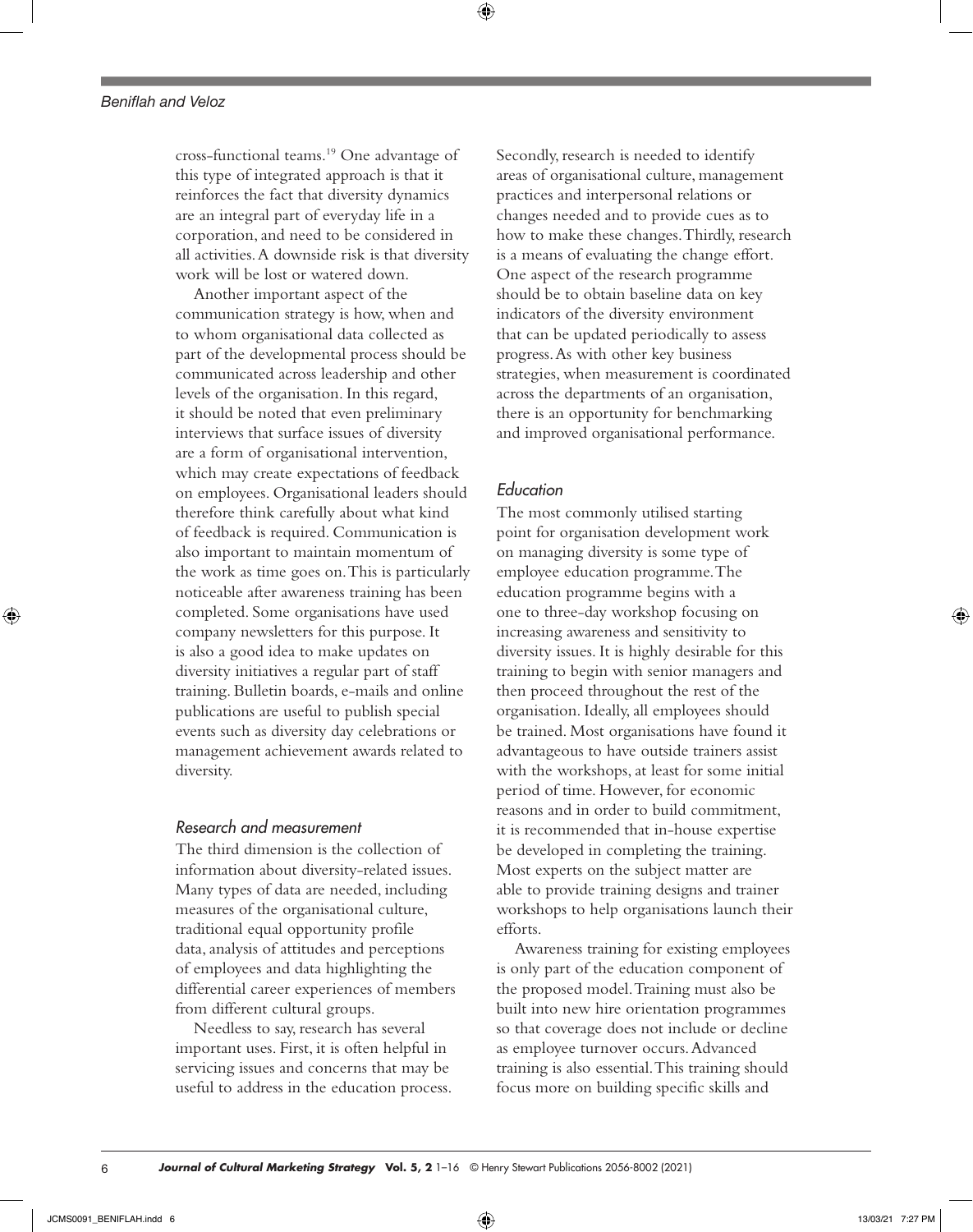helping individuals understand their role in implementing the organisation change process. Some of the following topics can be included: (1) providing tools in managing differences, (2) developing managerial skills, (3) recruiting for a diverse workforce, and (4) learning from and sharing information with one another.

⊕

There have been some attempts to formally assess the importance of awareness education as an influence on how people feel and think about diversity issues. These preliminary accounts indicate that even elementary education efforts have a positive affect on perceptions and attitudes. Most experts agree that education is a crucial first step; however, it is important to recognise that it has limitations as an organisation change tool and should not be used in isolation. It is unlikely that a seminar or two around awareness education in diversity can drive sustained change in a corporation. As such, is also important to approach training as an ongoing education process rather than a one-shot seminar.

# *Culture and management systems audit*

The fourth dimension of the change model is a comprehensive assessment of the organisational culture regarding human resource management systems. This includes recruitment, training and development, performance appraisal, potential assessment and promotion, and compensation and benefits. This aspect of the work is sometimes referred to as a 'culture audit'.20 The primary objectives of this assessment include: (1) uncover sources of subtle bias in the management practices and policies that may create barriers to performance for employees, and (2) identify ways in which the organisation culture may be inconsistent with the needs of a diverse workforce. Regarding the first objective, it is important to look beyond surface data in auditing management systems. The audit must be an in-depth analysis

of the systems, and is often best done with the assistance of an external cultural diversity expert. Regarding the second objective, consider a scenario in which an organisation's culture places a high value on aggressiveness. Such a value might put individuals from certain identity groups within the organisation at a disadvantage if their secondary culture discourages such behaviour. If the preservation of this value is viewed as central to organisational effectiveness, the solution may be to acknowledge that conforming to this norm places a greater burden on some members of the organisation than on others, and that assistance to learn the behaviour may be needed. However, this scenario more likely illustrates a situation in which organisational values need to change so that other styles of accomplishing work are accepted and appreciated. A part of the culture audit is to identify the prevailing values and norms and then examine them critically in light of the diversity of the workforce. The results of the audit must be translated into an action plan for specific change to an organisation's management systems. Before the assessment is undertaken, there should be a commitment from senior management to consider these changes seriously and implement at least some of the recommendations that come out of the audit. The overall objective is to identify and remove barriers to excellence. Barriers to the performance of all employees, and not just minority group members, must be addressed to maximise organisational productivity.

### *Follow-up*

The final dimension of the model is follow-up. The two principal aspects of follow-up are to establish accountability for results and create explicit mechanisms for evaluating effectiveness. Both accountability and evaluation should be governed by the philosophy of continuous improvement. This means that the goal is for the participation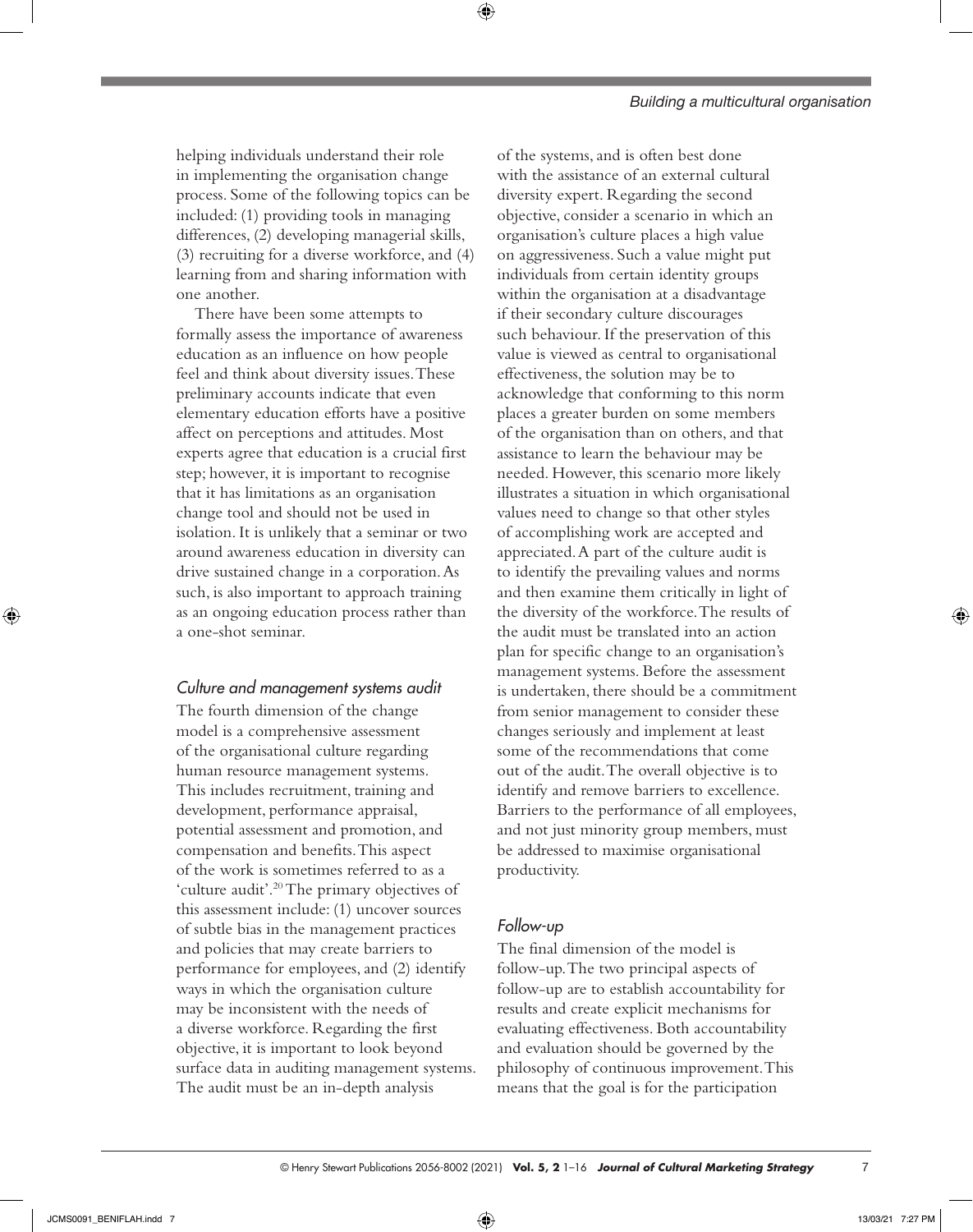of all members, and for the adverse effects of group identity to be reduced to zero. This is analogous to the zero defect goal of total quality management. Progress toward the multicultural organisation is acceptable only as an interim goal. The ultimate goal is to achieve a zero correlation to sociocultural identity with opportunity and achievement, as well as full capitalisation on the benefits of a diverse workforce.<sup>21,22</sup>

The follow-up dimension of diversity work requires that the change process be monitored and ultimately institutionalised. Like other management efforts, work on diversity requires accountability and control. During the initial years of the organisation development effort, strategic accountability rests with senior management, while operational accountability for the change process might be assigned to the diversity task force or a manager of diversity or both. Ultimately, accountability for preserving the changes must be established with every manager. In order to establish accountability, specific objectives related to diversity are needed, as well as changes in the performance appraisal and reward processes of the organisation to reinforce the importance of meeting these objectives.

It is important that these objectives address a broader range of issues than the traditional workforce profile data monitored under affirmative action. Organisations need to assess managerial competency for leading diverse workgroups, and build these assessments into both development efforts and performance evaluation ratings. Quantitative measures include a culture group profile of employees mentored and of persons moved for developmental purposes. Qualitative measures include activities to support culture group-based resource groups in activities initiated by the manager for the purpose of promoting pluralism. Accountability is further enhanced by providing incentives to managers for performance on diversity-related goals.

However, much additional work is required in this area to clarify effective measures and methods.

While a major part of accountability is monitoring and rewarding individual performance, there is also a need for evaluating organisational performance.<sup>23</sup> It should be emphasised that two distinct types of evaluations are needed. First, it is important to evaluate performance on the achievement of diversity-related goals; secondly, it is important to assess the impact of managing diversity and other organisational performance indicators. Establishing direct linkages between diversity-related issues, such as ethnocentrism, stereotyping and minority group density, with measures of organisational outcomes such as profits is problematic for several reasons. First and foremost is the fact that profits are influenced by so many factors that it is difficult to isolate the specific cause of profit levels.24 This fact is well understood by most managers with regard to organisational activities such as human resource initiatives and advertising. The second reason is that the linkages occur in a lag-time fashion, so that changes in the causal factors may not be detectable at the organisational outcomes level for many years. A third factor has to do with the problems inherent in measuring and comparing variables across organisations. As measures relating to diversity may not be effectively developed at the organisational level, measurement validity for interorganisational analysis is difficult. For all of these reasons, the best approach may be one that applies a stage model to evaluation. Stage one should evaluate the affective outcomes of individuals, such as career satisfaction, job involvement, organisational commitment and attitude changes. At stage two, individual achievement measures such as intergroup differences in performance ratings, promotion rates, and compensation should be measured. At stage three,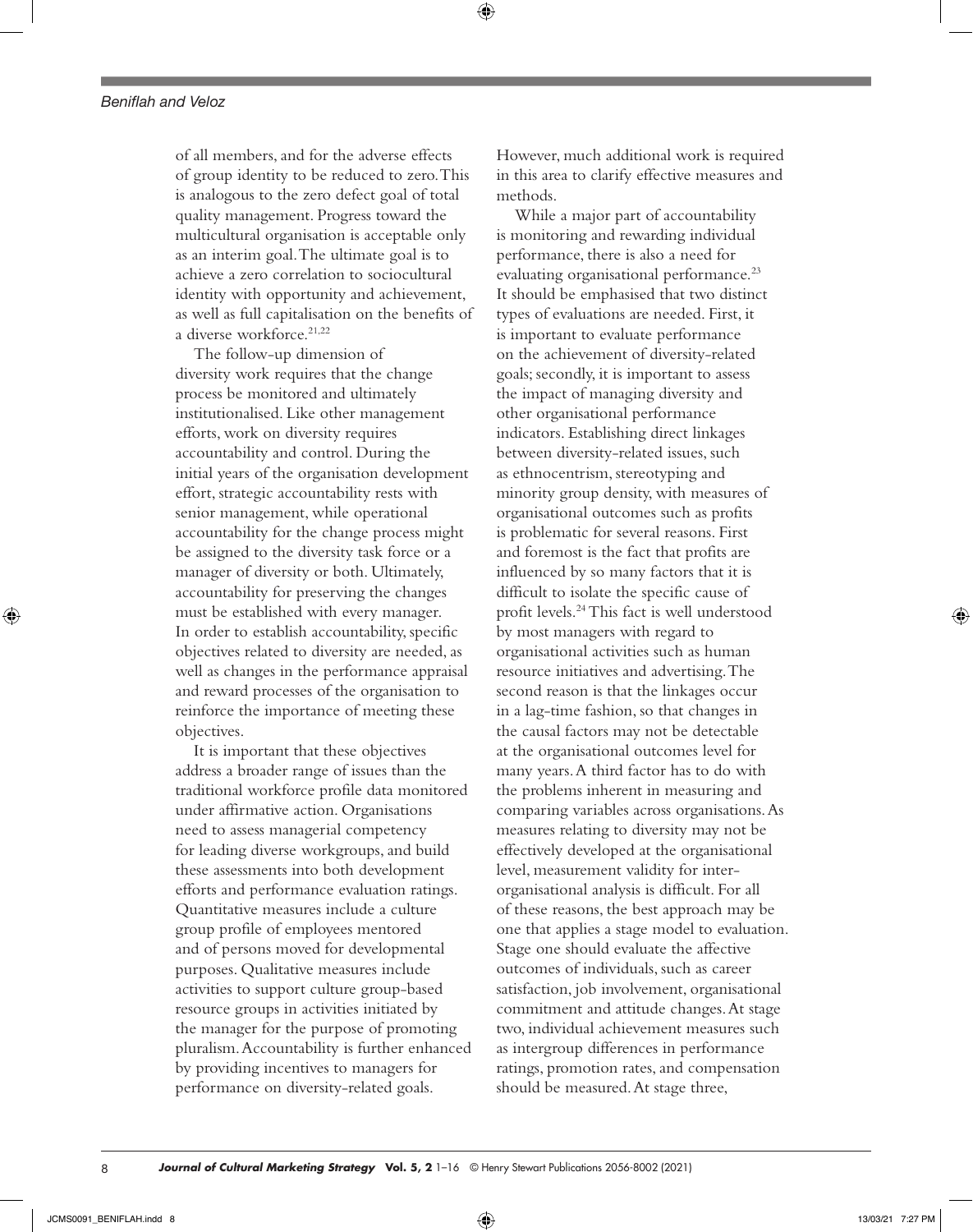organisational performance indicators such as work quality, turnover, productivity and absenteeism should be addressed. Finally, market share and profitability should be examined as long-term measures of effectiveness.

In summary, increasing diversity presents challenges to business leaders, who must maximise the opportunities that it presents while minimising its costs. To accomplish this, organisations must undergo an organisational transformation — from a monolithic or plural organisation to a multicultural model. The multicultural organisation is characterised by a culture that values diversity, the integration of non-majority members both formally and informally in its organisational structures, the absence of bias in management systems, and a minimum of intergroup conflict. The organisation that achieves these conditions is poised to create an environment in which all members can contribute to the organisation's maximum potential.

The following section of this paper provides specific tools and techniques that have been successfully used by leading organisations to begin the transformation process, taking a monolithic or plural organisation to the multicultural model. Table 2 summarises the most helpful tools for the six dimensions outlined in Table 1.

# **TOOLS FOR ORGANISATION AND CULTURE CHANGE Culture change**

The process of changing organisational cultures is a long-term and difficult process.25 Resistance to changing the fundamental ways of doing business, which in many companies have changed very little over the last 50 years, is inevitable.<sup>26</sup> As difficult as it may be, it is clear that excellence in managing a diverse workforce will require changes in culture for many organisations. Once the organisation has the leadership commitment to change, and a vision of

what the goals are, there are three primary means by which organisational cultures can be changed: (1) selection process, especially of managerial personnel, (2) changes in management systems — especially of evaluation and reward systems, and (3) ongoing education and communication activities.

⊕

Cultures are changed by changing the type of people who work in the organisation.27 People vary a great deal in their personal attitudes and value systems related to diversity issues. In the long run, behaviours will depend greatly on what these attitudes and values are. By hiring and promoting people who are tolerant of differences and who embrace the value of diversity on a personal level, organisations can go along way toward creating a multicultural organisation. In addition to the three primary methods of selection, rewards and education, virtually all of the other techniques mentioned in Table 2 will impact organisational culture as well.

# **Creating pluralism**

*Training and orientation programmes*

The most widely used tool among leading organisations is managing or valuing in cultural diversity training. It is important to select a diverse group of trainers, including a significant representation of white males or whatever the majority identity group is in the organisation. It is also important to select people who have developed insights into the substance of the issues.

Another training issue is finding the right mix of intellectual and emotionbased learning. A related issue is the extent to which the personal experience of participants should be used as a vehicle for learning purposes versus that of e-learning and other similar programmes. Three factors should guide these decisions: the time available for the training, knowledge of the intended audience, and the skill and experience of the facilitators.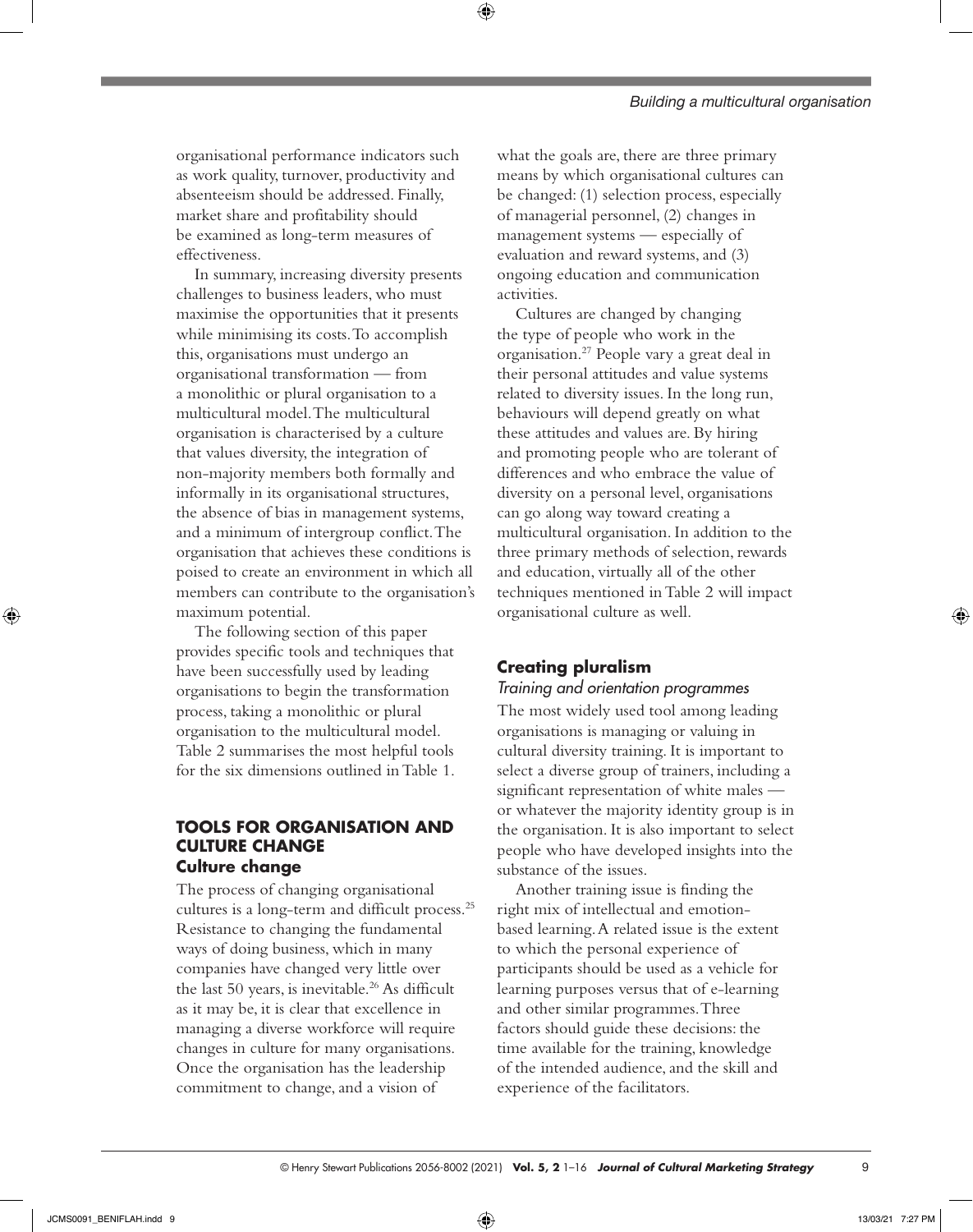$\bigoplus$ 

#### *Beniflah and Veloz*

|  |  |  |  |  |  | Table 2: Organisational transformation: diversity tools and techniques by organisational dimension |  |
|--|--|--|--|--|--|----------------------------------------------------------------------------------------------------|--|
|--|--|--|--|--|--|----------------------------------------------------------------------------------------------------|--|

| <b>Dimension</b>                                                                                                                                                               | <b>Tools</b>                                                                                                                                                                                                                                                                    |  |  |  |  |
|--------------------------------------------------------------------------------------------------------------------------------------------------------------------------------|---------------------------------------------------------------------------------------------------------------------------------------------------------------------------------------------------------------------------------------------------------------------------------|--|--|--|--|
| Culture                                                                                                                                                                        |                                                                                                                                                                                                                                                                                 |  |  |  |  |
| Objective: Create climate in which mem-<br>bers of all identity groups exce                                                                                                    | - Hire or promote people who embrace the new values<br>- Reinforce values in rewards and appraisal<br>- Educate and communicate                                                                                                                                                 |  |  |  |  |
| Pluralism                                                                                                                                                                      |                                                                                                                                                                                                                                                                                 |  |  |  |  |
| Objectives: (1) Create a two-way social-<br>isation process and (2) ensure influence<br>of minority culture perspectives on core<br>organisation norms and values              | - Managing/valuing diversity (MVD) training<br>- New-member orientation programs<br>- Language training<br>- Diversity in key committees<br>- Explicit treatment of diversity in mission statements<br>- Identity-based advisory groups<br>- Create flexibility in norm systems |  |  |  |  |
| Structural integration                                                                                                                                                         |                                                                                                                                                                                                                                                                                 |  |  |  |  |
| Objective: No correlation between cul-<br>ture group identity and job status                                                                                                   | - Diversity in key committees<br>- Education programme<br>- Affirmative action programmes<br>- Targeted career development                                                                                                                                                      |  |  |  |  |
| Integration in informal networks                                                                                                                                               |                                                                                                                                                                                                                                                                                 |  |  |  |  |
| Objective: Eliminate barriers to entry<br>participation                                                                                                                        | - Mentoring programmes<br>- Company-sponsored social events<br>- Support groups                                                                                                                                                                                                 |  |  |  |  |
| Institutional bias                                                                                                                                                             |                                                                                                                                                                                                                                                                                 |  |  |  |  |
| Objective: Eliminate bias ingrained in<br>management systems                                                                                                                   | - Culture audit<br>- Survey feedback<br>- Changes in manager performance evaluation and rewards<br>- HR policy and benefits changes<br>- Task forces                                                                                                                            |  |  |  |  |
| Intergroup conflict                                                                                                                                                            |                                                                                                                                                                                                                                                                                 |  |  |  |  |
| Objectives: (1) Minimise interpersonal<br>conflict based on group identity,<br>(2) minimise backlash by dominant group<br>members, and (3) promote intergroup<br>understanding | - Survey feedback<br>- Conflict management training and conflict-resolution techniques<br>- MVD training<br>- Core groups<br>$-$ EEO-related training                                                                                                                           |  |  |  |  |

Adapted from: Cox, T. (1993) 'Cultural Diversity in Organisations', Berrett-Koehler Publishers, Inc. San Francisco, CA.

# *Ensuring multicultural group input and acceptance*

The most direct and effective way to promote the influence of minority culture norms on organisational decision-making is to promote cultural diversity across all levels of the organisation. An important supplemental method is to ensure diversity across key committees and task forces. Another technique is explicitly publishing the importance of diversity as a basis of

competitive advantage and human resource quality in a company's statements of mission and strategy. By doing this, organisations foster the mindset that increased diversity is an opportunity, and not a problem. One can easily read the annual reports to see whether or not an organisation has elevated cultural diversity to the organisational level. Corporate statements shed light on whether senior management understands the value of diversity as a driver of growth.

◈

10 *Journal of Cultural Marketing Strategy* **Vol. 5, 2** 1–16 © Henry Stewart Publications 2056-8002 (2021)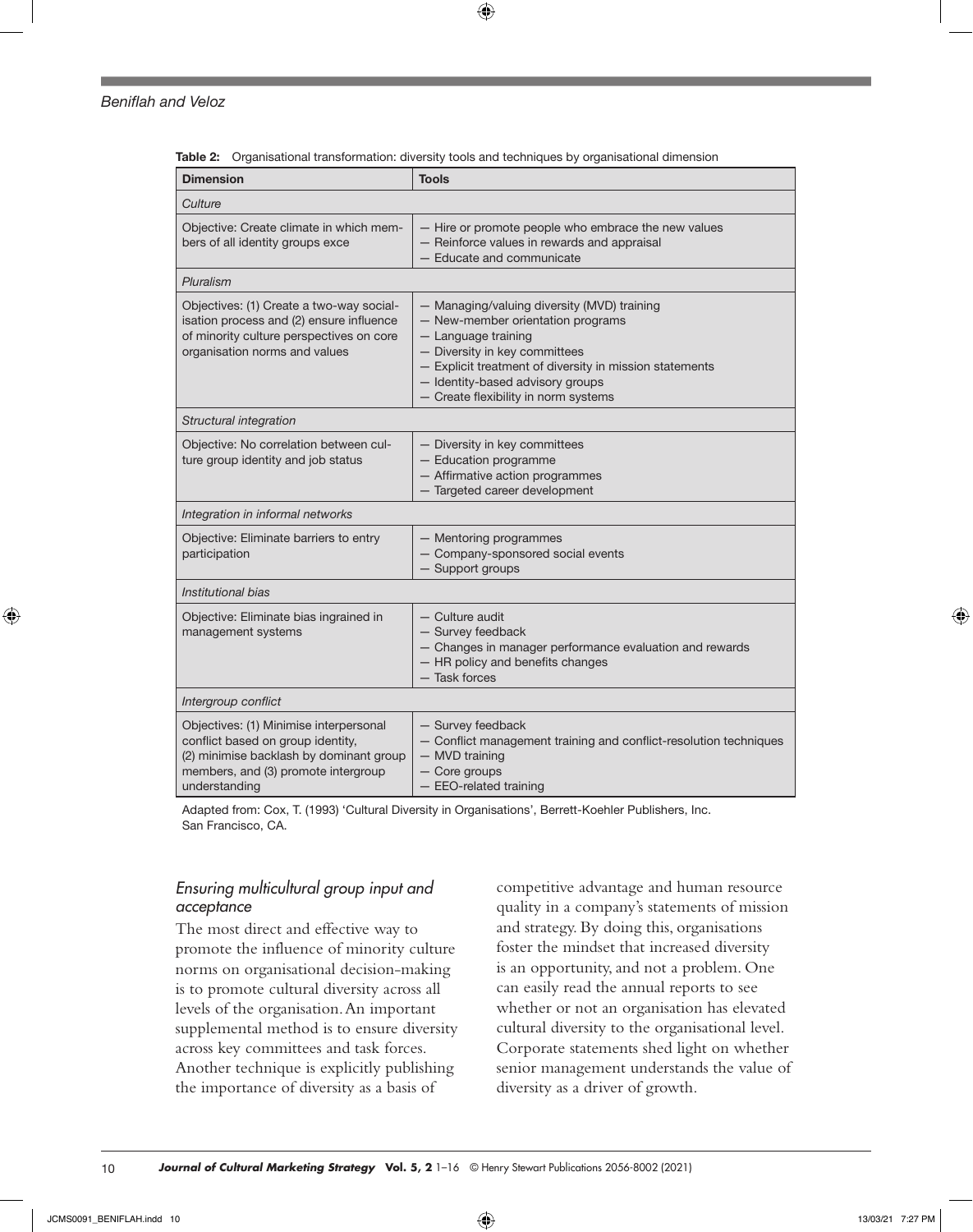# ⊕

# *Support and advisory groups*

In many organisations, identity-based support groups, such as women's networks, have emerged. These groups are often referred to as employee resource groups. In some cases, the groups are of mixed identities while others are homogeneous. In addition to offering mutual support benefits for their members, these groups can be used effectively by organisational leaders as a means of broadcasting input for problem-solving and decision-making in general and especially for facilitating accomplishments in the organisation's ability to manage diversity.28 By providing support groups with direct access to the most senior executives of the company and giving them an advisory role, the influence of minority group members on organisational culture and policy can be accelerated. Finally, a more complex, but potentially powerful, tool for promoting change toward pluralism is the development of flexible, highly tolerant climates that encourage diverse approaches to problems among all employees. Such environments are useful to workers regardless of group identity, but especially beneficial to people from non-traditional cultural backgrounds, because their approaches to problems are more likely to be different due to past norms. Among the operating norms of the company that promote pluralism are: encouragement of informality and unstructured work, flexible work schedules and loose supervision, setting objectives in broad terms with lots of individual employee discretion over how they are achieved, and a policy that researchers should spend at least 10 per cent of company time exploring personal ideas.

# **Creating full structural integration**

Despite the extensive effort that has been given to basic representational and glassceiling issues of diversity in the past 20 years, they continue to be significant challenges for many organisations today. Affirmative

action initiatives of various kinds continue to be paramount in addressing structural integration issues. Because of the centrality of structural integration to the overall managing diversity effort and because affirmative action has become increasingly controversial, this tool will continue to be more important than ever in the 21st century.

# *Affirmative action*

During the past 25 years, many US organisations have adopted affirmative action programmes as a tool to promote equal opportunity. There is considerable evidence that these efforts have been highly effective in changing the proportional representation of women and white men, especially at entry-level jobs and then lower level management and professional positions.29 However, despite its widespread use and effectiveness, affirmative action has increasingly come under attack in recent years. In addition, many executives are somewhat confused about the role of affirmative action in the context of managing diversity initiatives.

There are at least three common beliefs about affirmative action that hinder its use.

The first is that affirmative action requires the use of rigid quotas for hiring specific numbers of minority group members. While quotas may be used in affirmative action programmes, they are by no means a required feature and many contemporary programmes do not use them. It is also important to distinguish between 'goals', which may be applied to any objective related to diversity, and 'quotas', which generally refer to a headcount approach to equal opportunity.

The second belief is that affirmative action results in the selection of unqualified people, and that it inevitably leads to a noticeable decline of the overall quality of human resources. While this result has occurred at times due to misguided efforts,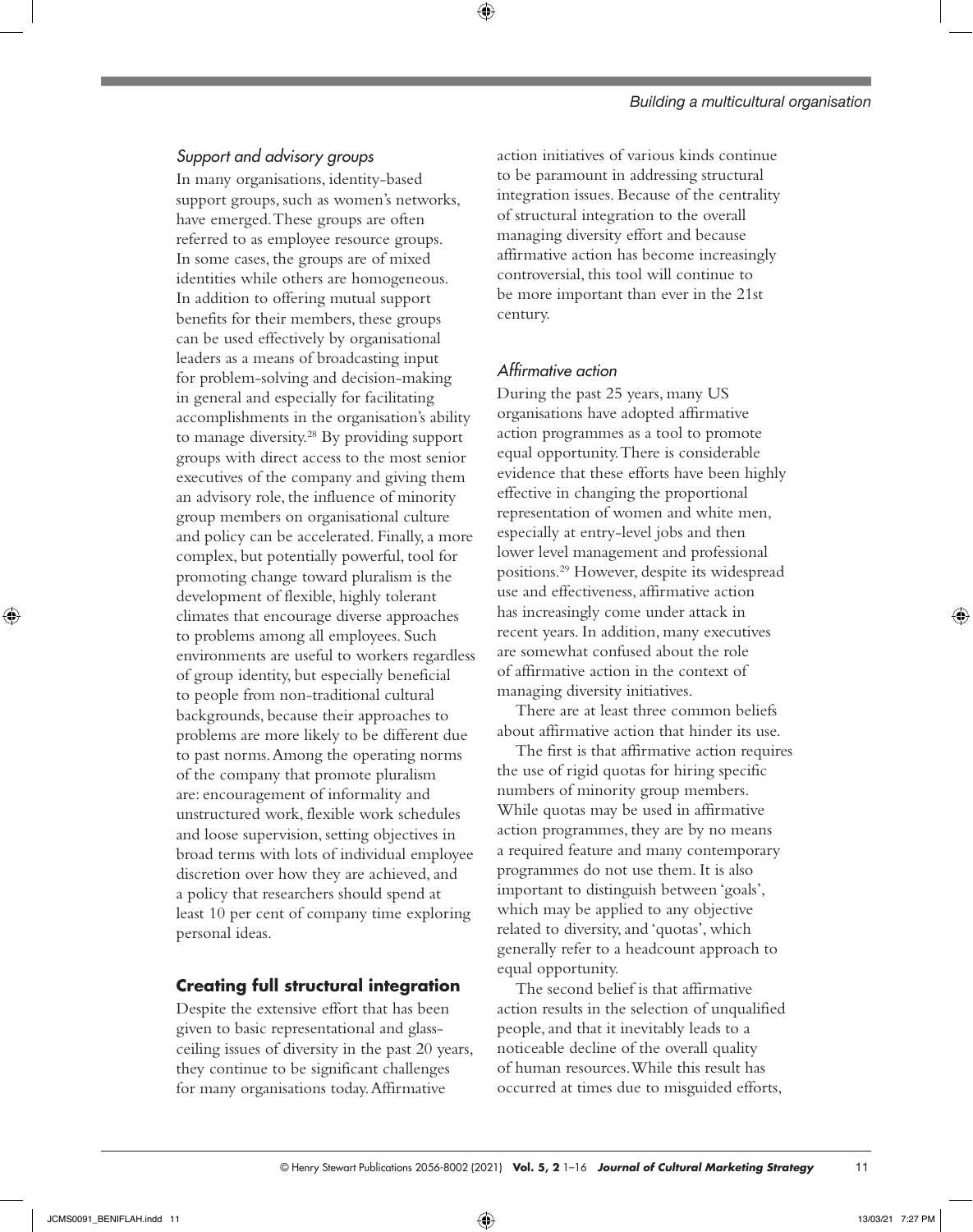affirmative action was never intended to permit a lowering of minimum standards, which would actually undermine rather than facilitate equal opportunity.

The third, and perhaps most damaging, belief is that affirmative action is essentially reverse discrimination, so that opportunity for economic quality becomes lower for majority group members than for members of minority groups. To a significant extent, the potential for affirmative action to become a major source of intergroup conflict in organisation hinges on how reverse discrimination is defined and on the beliefs about the status of equal opportunity in contemporary organisations. If the use of affirmative action in selection decisions is viewed in the context of overall employment opportunity, then characterising it as reverse discrimination is inaccurate. If people from certain targeted identity groups are disadvantaged in seeking to obtain the qualifications required for employment, and if there continues to be discrimination against them in the absence of affirmative action, the use of affirmative action can be appropriately viewed as a balancing of overall employment. It is tempting to think that the removal of affirmative action is eliminating identity group discrimination rather than preserving discrimination in favour of the majority group. As a result, it is possible to view affirmative action as a method that addresses the disadvantages that members of outgroups have due to a combination of ethnocentrism and unequal power distribution. To this extent, its use might be supported as a way to compensate for the existing discrimination.

When viewed in the context of valuing diversity, there are two distinctly different motives for the use of affirmative action. First, it addresses the equal opportunity goal, which is the traditional use of affirmative action. It is a tool for redressing past and present factors that tend to systematically advantage or disadvantage individuals based on group identities like gender and racioethnicity.<sup>30</sup> Secondly, managing diversity has given rise to an additional motive for the use of affirmative action, namely to enhance organisational performance through improvement in decision-making, problem-solving, marketing strategy and creativity. Organisational leaders who believe there is a direct positive value in diversity for the organisation's economic mission may consider the use of affirmative action as a way to foster diverse perspectives for finding high-quality, creative solutions to organisational challenges.

It has been argued that the fundamental behaviour of affirmative action, explicitly using a person's group identities in selecting decisions, derive from two types of organisation goals. The value-in-diversity concept introduces a different way of viewing affirmative action, which organisations have only recently begun to consider. This reconfiguration suggests that the concept of equal opportunity should be redefined to consider the total life history of a person, rather than just the moment at hand. This broadening of the context for defining equal opportunity seems justified not only because educational and other opportunities to prepare for careers are influenced by group identities, but also because group identities often influence ratings of past achievements. The second implication is that organisations seeking to leverage the potential benefits of diversity will be conscious of group identities such as gender, nationality and racioethnicity as selection criteria in creating decision-making and problem-solving groups in the same way that the need for diverse departmental representation in such groups is recognised.31 This perspective is implicit in the concept of valuing diversity that has been widely advocated by managers and organisational consultants.

# *Other tools*

The objective of creating an organisation in which there is no correlation between culture identity group and job status implies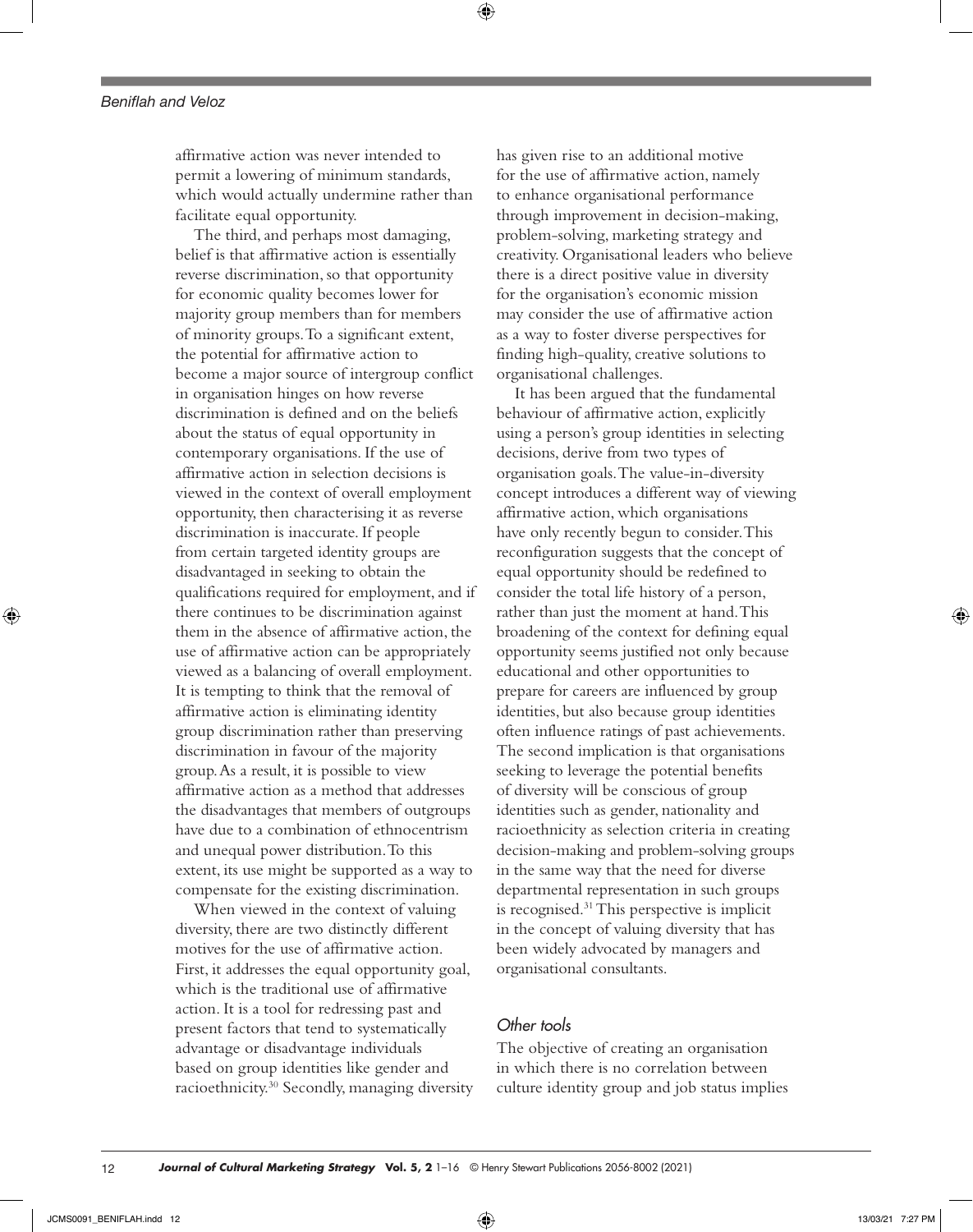*Building a multicultural organisation*

that minority group members are well represented at all levels, in all functions, and in work groups. Achievement of this school of thought requires that skill and education levels be evenly distributed. Educational statistics indicate the most serious problems occur with African Americans and Hispanics.<sup>32</sup> It is important that business community leaders join efforts with educational institutions to promote equal achievement in education and across corporate America to increase the competitiveness of US businesses. Corporate leaders should insist that economic support be tied to substantive programmes that are jointly planned and evaluated by corporate representatives and educators.

# **Creating integration of informal networks**

One tool for facilitating the inclusion of non-majority group members in the informal networks of organisations is company-initiated mentoring programmes. One issue that arises is whether or not such programmes should target only nonmajority members instead of all employees. If resources permit, there are clear advantages to having the programme include all employees, or all employees of certain job categories.33 However, if companyspecific research shows that mentoring is less available to members of certain identity groups, the data can be used to justify and bolster support among majority group employees for targeted mentoring programmes. The second technique for facilitating informal networks integration is company-sponsored social events. In planning such events, multiculturalism is fostered by selecting both activities and locations with a sensitivity to the diversity of the workforce. A third idea for promoting informal integration is to utilise identity-based support groups. There are many organisations in which members of minority groups have formed

their own professional associations to promote information exchange and social support.

# **Eliminating institutional bias**

Tools for addressing the problem of institutional bias include the culture audit, survey feedback, changes in performance appraisal and reward systems, changes in human resource policies and benefits, and the use of task forces. This is the organisational diagnostic tool that underpins the other tools discussed in this section.

# *Survey feedback*

⊕

Survey feedback is a standard organisation development tool through which survey data are collected and then presented to organisation members as a means of building community commitment and showing the needed direction for change. It may be used on both an organisational and an individual level. Internal research on various aspects of employment experience organised by culture groups can provide a powerful tool for change. On an individual manager level, survey feedback may be used to identify development needs for diverse groups. By carefully selecting both the survey items and the respondents, relevant measures for the management of diversity can be obtained. This type of research-based approach tends to be underutilised by organisations.

### *Revamping reward and appraisal systems*

An absolutely essential tool for addressing institutional bias is ensuring that the organisation's performance appraisal and reward systems reinforce the goal of excellence in the management of diversity. Results of the culture and system audits will provide the needed direction by showing what aspects of these processes may contain unintended barriers to members from certain culture groups. In many cases, the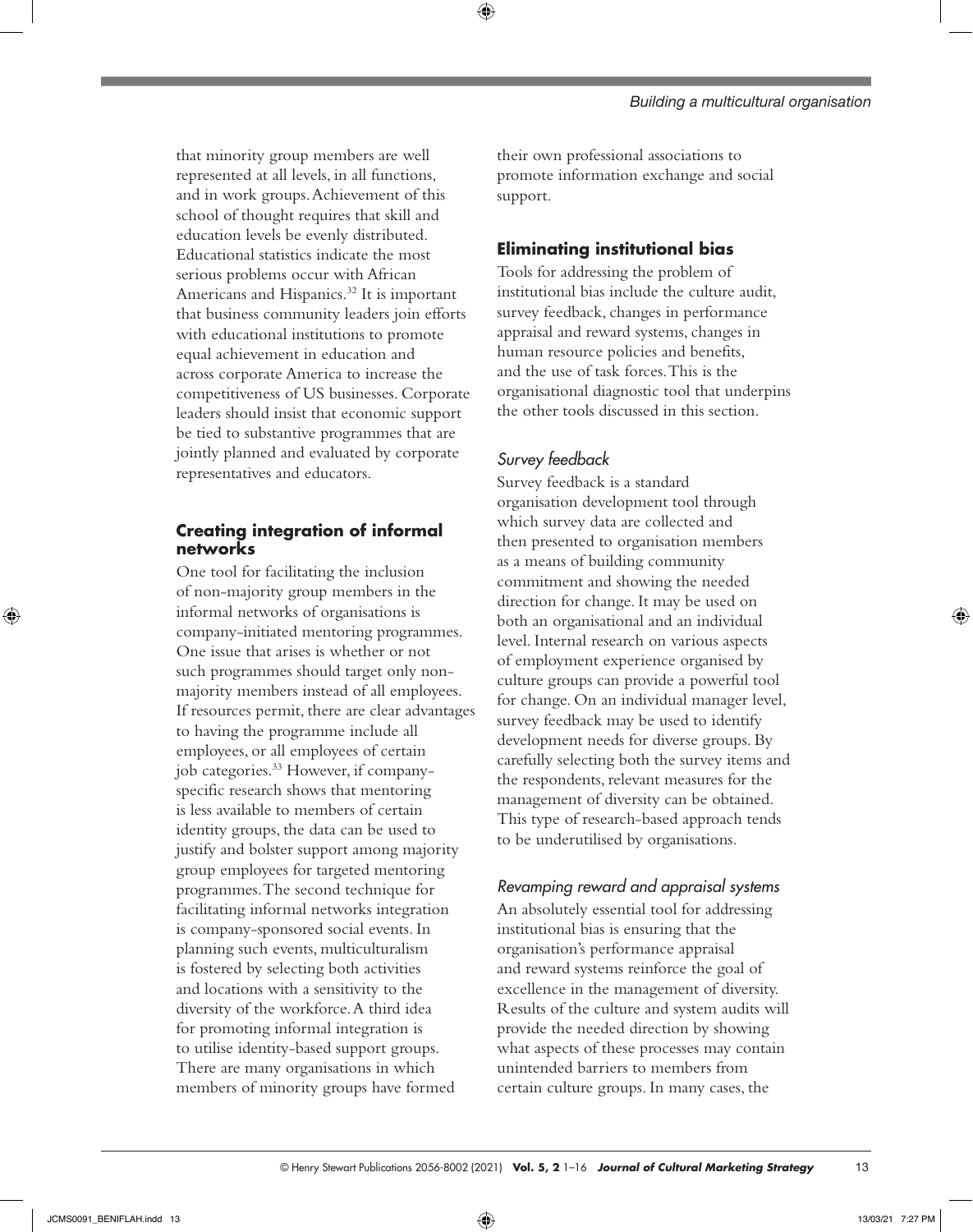### *Beniflah and Veloz*

assessment will identify the changes that are needed to better manage workers regardless of group identities. To properly plan changes that take into account the cultural diversity in the workforce, considerable expertise in diversity issues is required.

# *Benefits and work schedules*

The elimination of institutional bias is also facilitated by changes in human resource policies and benefit plans that make it easier for employees to balance work and family demands. This type of accommodation will make it easier to hire and retain both men and women, as parents struggle to balance time demands at work and home.<sup>34</sup> It is especially important for women, because they are more likely to be in single-parent situations. Many companies have provided comprehensive work-family programmes covering everything from paternity leave to the part-time work with preservation of benefits. Corporations will increasingly need to develop flexible work schedules and different benefits as demography and lifestyles continue to change.

# *Task forces*

A final tool for removing institutional bias is diversity task forces and special committees to monitor organisational policy and practice for evidence of cultural bias on an ongoing basis. This composition combines the power of senior executives with the insight into needed changes that the minority representatives can provide. Many companies have designated special committees to process sexual harassment complaints. The 'hostile environment' form of sexual harassment is a classic example of institutional bias. These committees might also take proactive steps such as conducting periodic focus groups to discuss employee perceptions about progress and to get ideas for ways to further reduce the probability of harassment on an ongoing basis.

### **Intergroup conflict**

Experts on conflict management have noted that a certain amount of interpersonal conflict is inevitable and perhaps even healthy in organisations.35 Conflict becomes destructive when it is excessive, poorly managed or rooted in struggles for power rather than the differentiation of ideas. This is due to many factors, including language barriers, cultural clashes, and resentment among majority group members regarding what they may perceive as the preferential treatment of minority group members.

Conflict management techniques may be applied to minimise intergroup conflict related to group identities. Experts can assist managers in learning and developing skills in applying alternative conflict management techniques, such as mediation and superordinate goals.36 Managing conflict is one of several general management skills that are crucial as the US workforce increases in diversity. A number of organisations have used regularly scheduled meetings with people from diverse cultural backgrounds as a tool to change culture and improve intergroup relations. These groups typically meet on company time to explicitly examine attitudes, beliefs and feelings about culture group differences and their effects on behaviour at work. A variety of training and development activities have been designed to increase knowledge of equal opportunity-related issues. Most plural organisations have used equal opportunity seminars for many years. These include sexual-harassment workshops, training on civil rights legislation,and workshops on sexism and racism. Finally, training employees on how to manage and value cultural diversity is a major tool for avoiding or reducing identity-related conflict. This training must be handled skilfully in order to avoid polarisation within the organisation, which can negatively impact intergroup relations.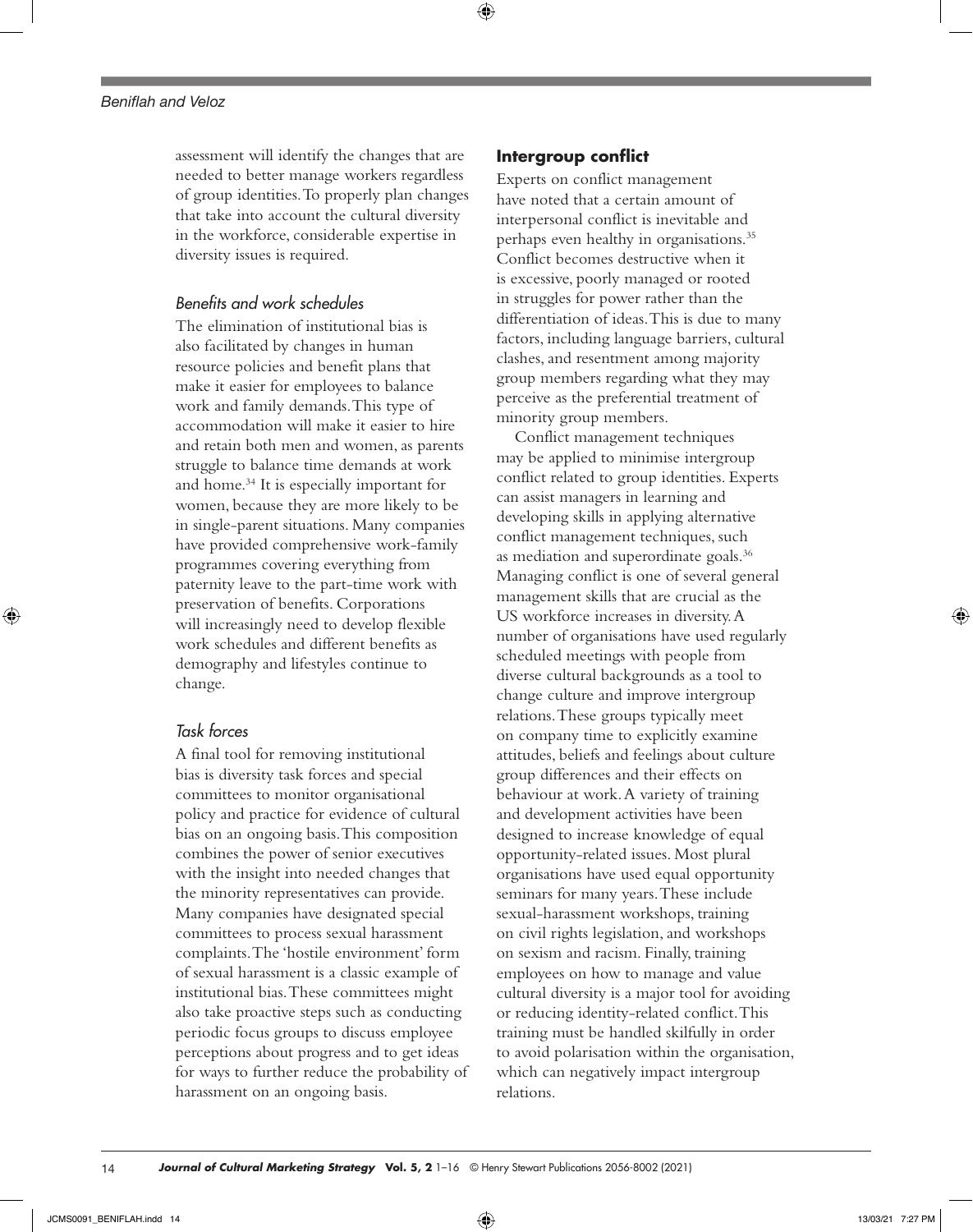#### *Building a multicultural organisation*

# **CONCLUSION**

The effects of cultural diversity on organisational behaviour and performance are highly complex and very powerful. The purpose of this paper was to show that there is a substantial base of knowledge that can be used to inform the processes of teaching, researching and fostering organisational change in the 21st century. Cultural training that values diversity should be a high priority for practitioners and scholars alike. Corporations can no longer ignore or delay action as a new generation of workers and consumers are demanding that companies address systemic inequities and imbalances that not only impact productivity, but society as a whole.<sup>37</sup> Given the influence that corporations have on the economy, it is not too far-fetched to view organisational change as a catalyst for social change.<sup>38</sup> Further research and discussions in this area are warranted.

#### **REFERENCES**

- 1. Beniflah, J. (2020) 'The Big Shift: Redefining Marketing in a Multicultural America', Center for Multicultural Science, Los Angeles, CA.
- 2. Stevens, P. (2020) 'Companies are making bold promises about greater diversity, but there's a long way to go', 11th June, available at: [https://www.cnbc.](https://www.cnbc.com/2020/06/11/companies-are-making-bold-promises-about-greater-diversity-theres-a-long-way-to-go.html) [com/2020/06/11/companies-are-making-bold](https://www.cnbc.com/2020/06/11/companies-are-making-bold-promises-about-greater-diversity-theres-a-long-way-to-go.html)[promises-about-greater-diversity-theres-a-long-way](https://www.cnbc.com/2020/06/11/companies-are-making-bold-promises-about-greater-diversity-theres-a-long-way-to-go.html)[to-go.html](https://www.cnbc.com/2020/06/11/companies-are-making-bold-promises-about-greater-diversity-theres-a-long-way-to-go.html) (accessed 22nd February, 2021).
- Dolan, K., Hunt, V., Prince, S. and Sancier-Sultan, S. (2020) 'Diversity still matters', available at: [https://](https://www.mckinsey.com/featured-insights/diversity-and-inclusion/diversity-still-matters) [www.mckinsey.com/featured-insights/diversity](https://www.mckinsey.com/featured-insights/diversity-and-inclusion/diversity-still-matters)[and-inclusion/diversity-still-matters](https://www.mckinsey.com/featured-insights/diversity-and-inclusion/diversity-still-matters) (accessed 3rd December, 2020).
- 4. Pedulla, D. (2020) 'Diversity and inclusion efforts that really work', *Harvard Business Review*, 10th May, available at: [https://hbr.org/2020/05/diversity-and](https://hbr.org/2020/05/diversity-and-inclusion-efforts-that-really-work)[inclusion-efforts-that-really-work](https://hbr.org/2020/05/diversity-and-inclusion-efforts-that-really-work) (accessed 12th January, 2021).
- 5. Ensari, M., Gurel, P. and Alay, H. (2017) 'Does diversity management provide competitive advantage?', *The International Journal of Business & Management*, Vol. 5, No. 1, pp. 101–113.
- 6. Beniflah, ref. 1 above.
- 7. Shaban, A. (2016) 'Managing and leading a diverse workforce: one of the main challenges in management', *Social and Behavioral Sciences*, Vol. 230 (2016), pp. 76–84.
- 8. Cox, T. (1991) 'The multicultural organization', *The Executive*, Vol. 5, No. 2, pp. 34–47.
- 9. Cox, T. (1993) 'Cultural Diversity in Organizations', Berrett-Koehler Publishers, Inc., San Francisco, CA.
- 10. Itam, U. and Bagali, M.M. (2018) 'Diversity and inclusion management: a focus on employee engagement', available at: [https://www.researchgate.](https://www.researchgate.net/publication/324954446_Diversity_and_Inclusion_Management_A_Focus_on_Employee_Engagement) [net/publication/324954446\\_Diversity\\_and\\_](https://www.researchgate.net/publication/324954446_Diversity_and_Inclusion_Management_A_Focus_on_Employee_Engagement) [Inclusion\\_Management\\_A\\_Focus\\_on\\_Employee\\_](https://www.researchgate.net/publication/324954446_Diversity_and_Inclusion_Management_A_Focus_on_Employee_Engagement) [Engagement](https://www.researchgate.net/publication/324954446_Diversity_and_Inclusion_Management_A_Focus_on_Employee_Engagement) (accessed 24th December, 2020).
- 11. Strydom, K. and Fourie, C. (2018) 'The perceived influence of diversity factors on effective strategy implementation in a higher education institution', *Heliyon*, Vol. 4, No. 4, pp. 1–24.
- 12. *Ibid*.
- 13. *Ibid*.
- 14. Karjalainen, H. (2020) 'Cultural identity and its impact on today's multicultural organizations', *International Journal of Cross Cultural Management*, Vol. 20, No. 2, pp. 249–262.
- 15. Kossek, E. and Pickler, S. (2009) 'EEO and the management of diversity', available at: [https://www.](https://www.researchgate.net/publication/282993853_EEO_and_the_Management_of_Diversity) [researchgate.net/publication/282993853\\_EEO\\_](https://www.researchgate.net/publication/282993853_EEO_and_the_Management_of_Diversity) [and\\_the\\_Management\\_of\\_Diversity](https://www.researchgate.net/publication/282993853_EEO_and_the_Management_of_Diversity) (accessed 27 December, 2020).
- 16. Andrews, R. and Ashworth, R. (2015) 'Representation and inclusion in public organizations: Evidence from the UK civil service', 75, No. 2, pp. 279–288.
- 17. Cho, S. and Mor Barak, M. E. (2008) 'Understanding of diversity and inclusion in a perceived homogeneous culture: A study of organizational commitment and job performance among Korean employees', *Administration in Social Work*, Vol. 32, No. 4, pp. 100–126.
- 18. Ashikali, T. and Groeneveld, S. (2015) 'Diversity management in public organizations and its effect on employees' affective commitment: The role of transformational leadership and the inclusiveness of the organizational culture', *Review of Public Personnel Administration*, Vol. 35, No. 2, pp. 146–168.
- 19. Joshi, A. and Roh, H. (2009) 'The role of context in work team diversity research: A meta-analytic review', *Academy of Management Journal*, Vol. 52, No. 3, pp. 599–627.
- 20. Jacobsen, C. B. and Andersen, L. B. (2015) 'Is leadership in the eye of the beholder? A study of intended and perceived leadership practices and organizational performance', *Public Administration Review*, Vol. 75, No. 6, pp. 829–841.
- 21. Turner, J. (1975) 'Social comparison and social identity: Some prospects for intergroup behavior', *European Journal of Social Psychology*, Vol. 5, No. 1, pp. 5–34.
- 22. Van Knippenberg, D., De Dreu, C. and Homan, A. (2004) 'Work group diversity and group performance: An integrative model and research agenda', *Journal of Applied Psychology*, Vol. 89, No. 6, pp. 1008–1022.
- 23. Van Mierlo, H., Vermunt, J. and Rutte, C. (2009) 'Composing group-level constructs from individuallevel survey data', *Organizational Research Methods*, Vol. 12, No. 2, pp. 368–392.
- 24. Sabharwal, M., Levine, H. and D'Agostino, M. (2018) 'A conceptual content analysis of 75 years of